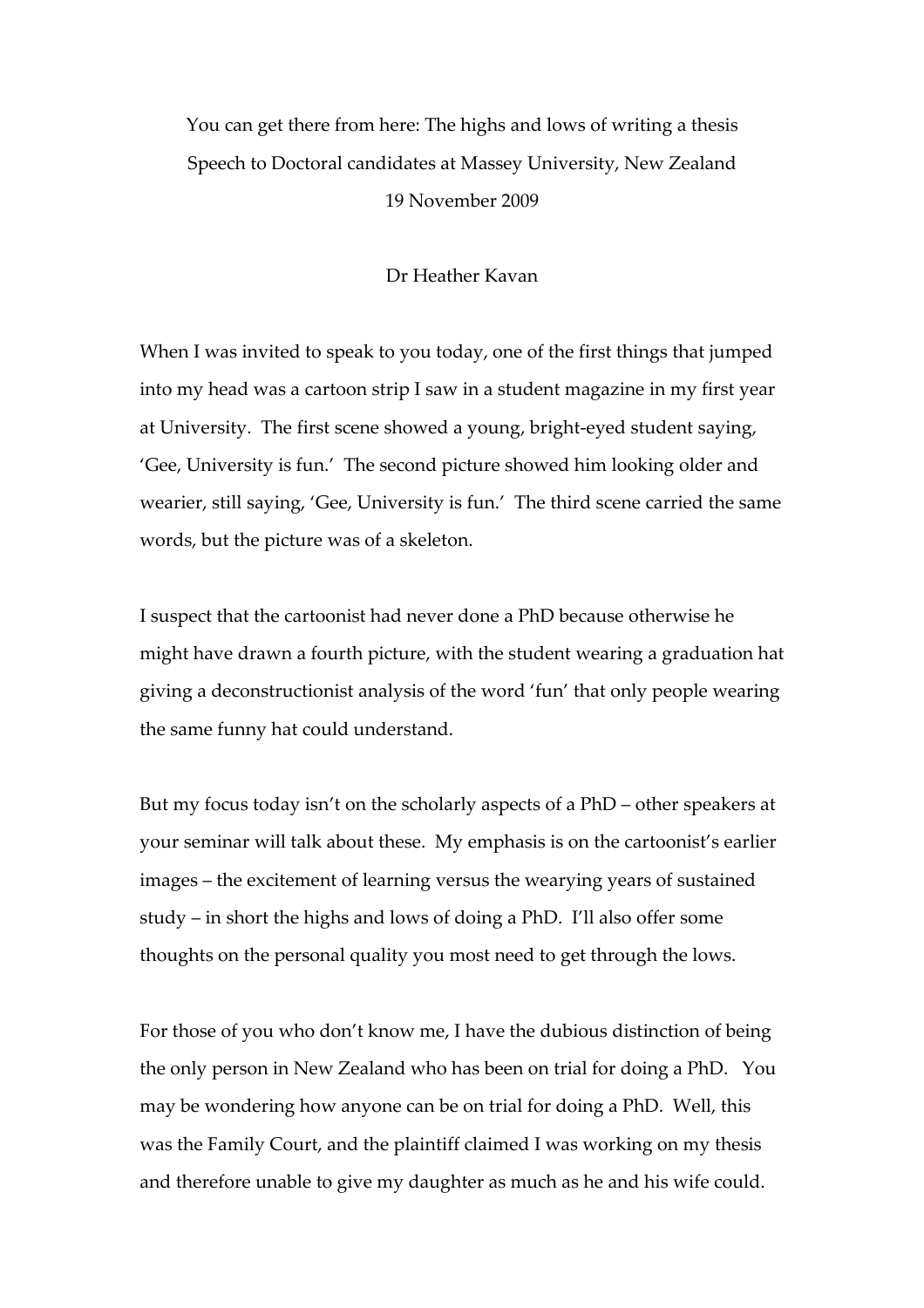I won't go into the details of the case, which dragged on for four years, except to say that ultimately I lost my daughter, my apartment, my subsequent relationship, all my money, and even my cat. It was scorched earth way of doing a PhD – everything along the way was destroyed.

I sold my furniture, rented a room, and opened my boxes of PhD material. And then I had an epiphany. I realised that my research was one of the few things in life that no-one could take from me. The quest for knowledge is up there with love, loyalty, and the other immortal experiences. It's almost surprising that Bono hasn't written a song about it.

Each of you too has your own story, your own challenges and sacrifices, which will colour and shape the highs and lows I'm going to describe.

As many of you are in the earlier stages, one of the biggest lows you're probably experiencing is that lingering feeling that you haven't done enough. Each article you read links to more literature, and the realisation of how much you don't know can throw you into a state of near panic. Life events may divert your energies, and deadlines loom. It seems that whenever you relax and do something like watch TV or read a magazine, guilt has a way of squeezing in at the edges.

Another common experience is frustration. Top of the list of PhD frustrations is a breakdown of technical equipment when you're racing to meet a deadline. Coming a close second is when you realise that someone else has already had your original thought.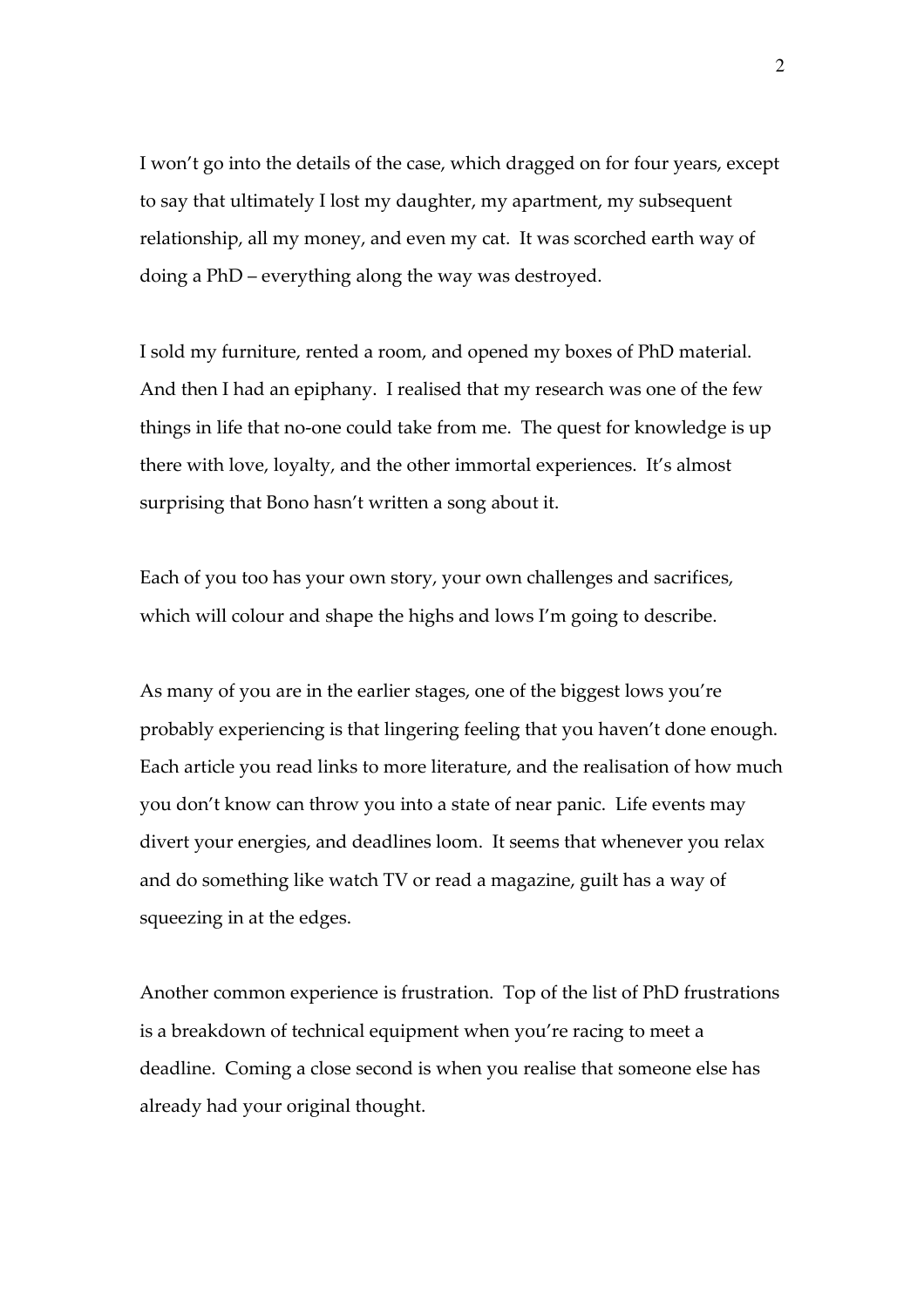You can also become so overloaded with information that it becomes hard to work out what's significant and what's not. Does anyone remember when John Cleese came to Palmerston North and was surprised that the audience laughed in all the wrong places during his performance? I couldn't help wondering if this was because of the large number of academics there. Their minds were probably so full of scholarly information that they were making idiosyncratic connections with Cleese's humour and missing the punch lines.

Further down the track you could also experience conflicts with supervisors (who never seem to look anywhere near as impressed by your work as they should) or get entrapped in departmental politics. Also, others you depend on may have their own agendas. The computer consultant who has all your data on his computer starts selling Amway, or the lecturer who has been helping you needs someone to mark 200 first year assignments.

Then there's the dullness. As you yawn your way through a glut of articles that seem to squeeze the life out of your topic, a crashing wave of boredom descends.

To distract you from the boredom there are the classic PhD fears. What if you lose your data, miss your deadline, sleep in on the day of your Oral? But the real question is: 'What if I'm not good enough?' The PhD becomes a sort of Everest, with the added challenge that you've got to dissect and analyse every step the previous climbers have made.

After all this, you may wonder if your research is worthwhile. Here you are: part of the next generation of scholars, with problems to address like global warming, poverty, Aids, and oil dependency; and your 100-page discussion on the fine points of the theory of the non-existence of reality looks rather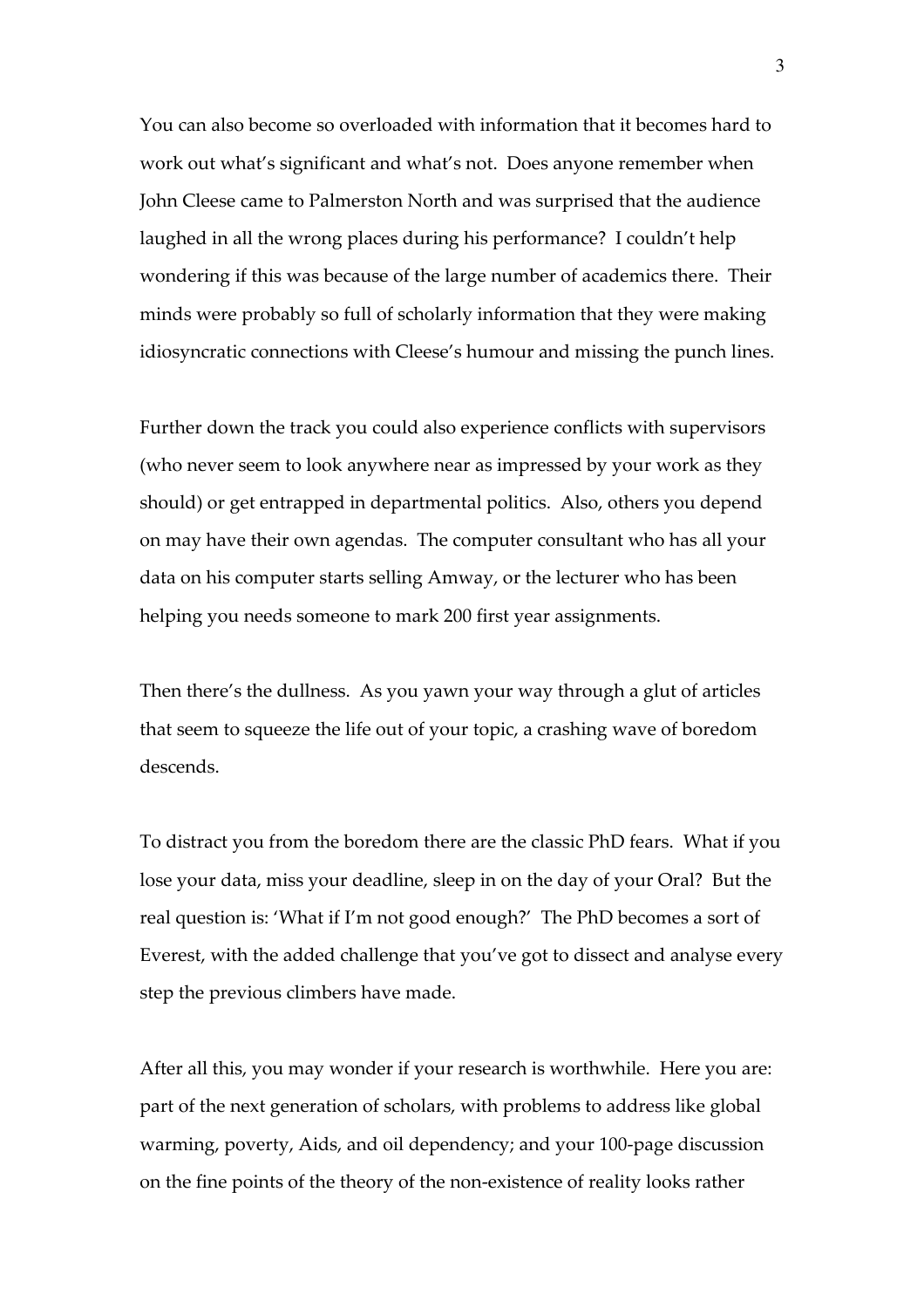frivolous. Sure, examiners like this type of thing, but you may have an uneasy feeling that you're wasting your life.

Well, here's the good news. A doctorate is like childbirth – when you see what you've produced, you forget all the birth pangs. And if you shriek during labour, people will forgive you.

They'll forgive you because most PhD students are experiencing the same thing. The acronym alone is said to stand for 'Permanent Head Damage'. The comedian Melvin Durai says that a PhD 'can put more stress on a human brain than almost any endeavour, except perhaps filing taxes and negotiating peace in the Middle East.'

In fact, the stress has spawned a whole industry. There's a PhD board game, a bit like snakes and ladders, which begins, 'Lose sanity first', and ends with you standing in the dole queue. There are T shirts with slogans, 'Don't ask me how the PhD is going,' 'Ten things never to say to a PhD student,' 'I survived my PhD,' even a T shirt for husbands to wear, 'I survived my wife's PhD,' in fact even one for your dog to wear. Then there's a PhD comic with the trademark line, 'If you enjoy your PhD, you're probably mad already,' and books with tempting titles like, 'How to write your dissertation in 15 minutes a day,' (by the way, the author admits this is impossible and she just wrote the title to grab your attention).

But it's not all suffering and exploitation. There can be tremendous highs. Some are startling; others are things we often don't appreciate until later.

Let's begin with the ones that are easy to take for granted. First, although the situation is changing, most doctoral students get to choose their topic and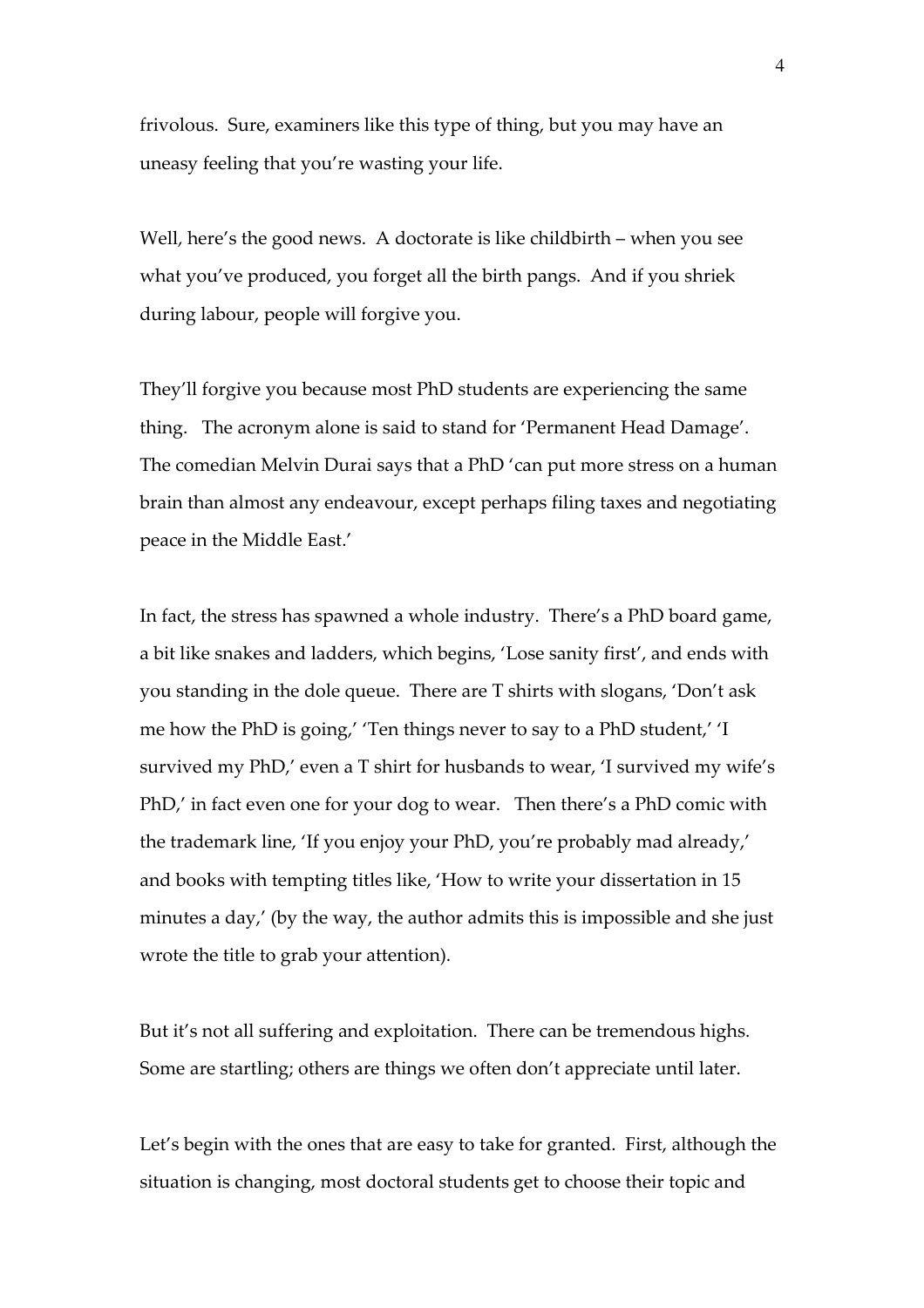follow their passion. No matter how eccentric your interest, you can do a thesis on the subject.

And let's face it, some of us do some pretty odd topics. Last night I did a quick Internet search for PhD titles and here's a sample of what I found: 'Human sexuality and extended spaceflight,' 'The perverse in the Buffy verse' (referring to Buffy the vampire slayer), and 'The suburban culture of the donut store.' However, this next one I really think is cheating: a PhD on 'The PhD as a learning process.'

As well as following your passion, you're working completely for your own benefit; you're not slogging away in a soulless job for someone else's glory.

At some points, there may be excitement. You're exploring new pathways, devising your method, waiting curiously for results, and working in an intellectually stimulating environment. You develop friendships with fellow students, which often continue long after you've got your degree.

Another high point may be the first time you present your research at a conference. I've heard academics say that the postgraduate papers are always the best presentations. You're likely to get constructive feedback, and this may lead you in new, interesting directions. At the same time, you make contacts that can open up career opportunities further down the track.

Then there's the rare sense of satisfaction you get when you're deeply engaged in your work. There's something almost archetypal about the image of the lone scholar studying in a dimly lit room, living on the financial edge, and oblivious to the outside world. I like to think that there's a kinship with scholars from history who, despite great financial and personal sacrifice, have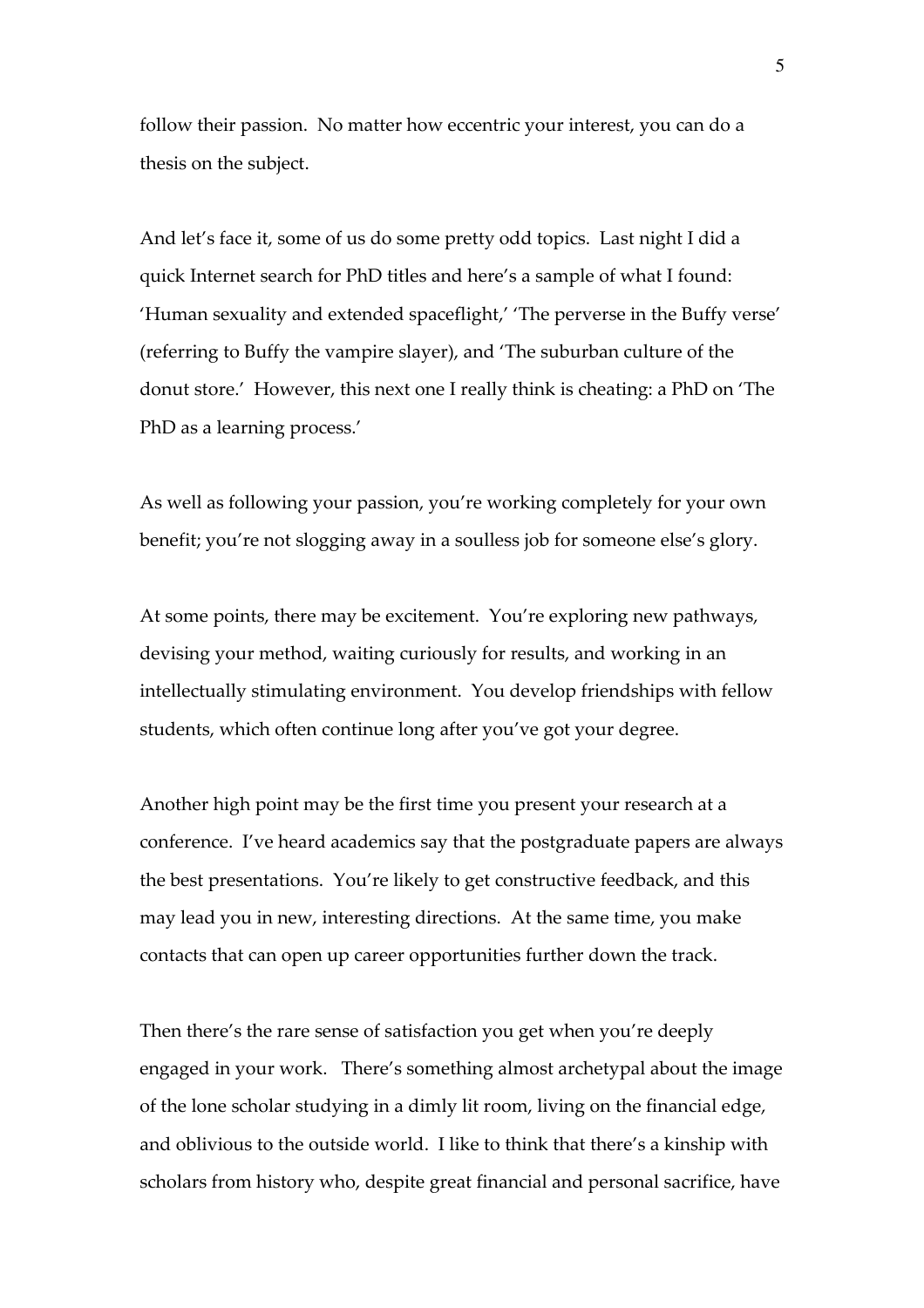toiled through the night, obsessed with the same questions that obsess us. Sure, this isn't a line of reasoning that I'd like to try out if there were debt collectors at my door, but it's an uplifting thought.

Sometimes too, feelings of satisfaction catch you unaware. You may return to a chapter you wrote some time ago and be surprised by how good it is. Or you may be so pleased with a section you've written that you re-read it and admire it again and again.

But the best highs are the moments of discovery. Suddenly, inspiration strikes, and an idea flashes into your mind. Your heart pounds. Time stands still. You've discovered something, maybe even something no-one in the history of the world has noticed or understood.

It doesn't matter how small the discovery. Nor does it matter that when you tell people they look at you strangely. Scholars spend their life aching for experiences like these.

The key to making these discoveries seems to be tenacity: persisting when most people would give up. Songwriter Benny Andersson likens the process before a breakthrough to sitting outside a cave waiting for a dragon to emerge. If you wait long enough, the dragon will come out. Others will walk away from the cave, tired, bored or hungry, but if you just hold on, the dragon will appear.

Another great milestone is the day all PhD students dream of: you finish your thesis. Elated, and most likely sleep deprived, you take your manuscript to the printers and choose the colour for the binding. Later you collect the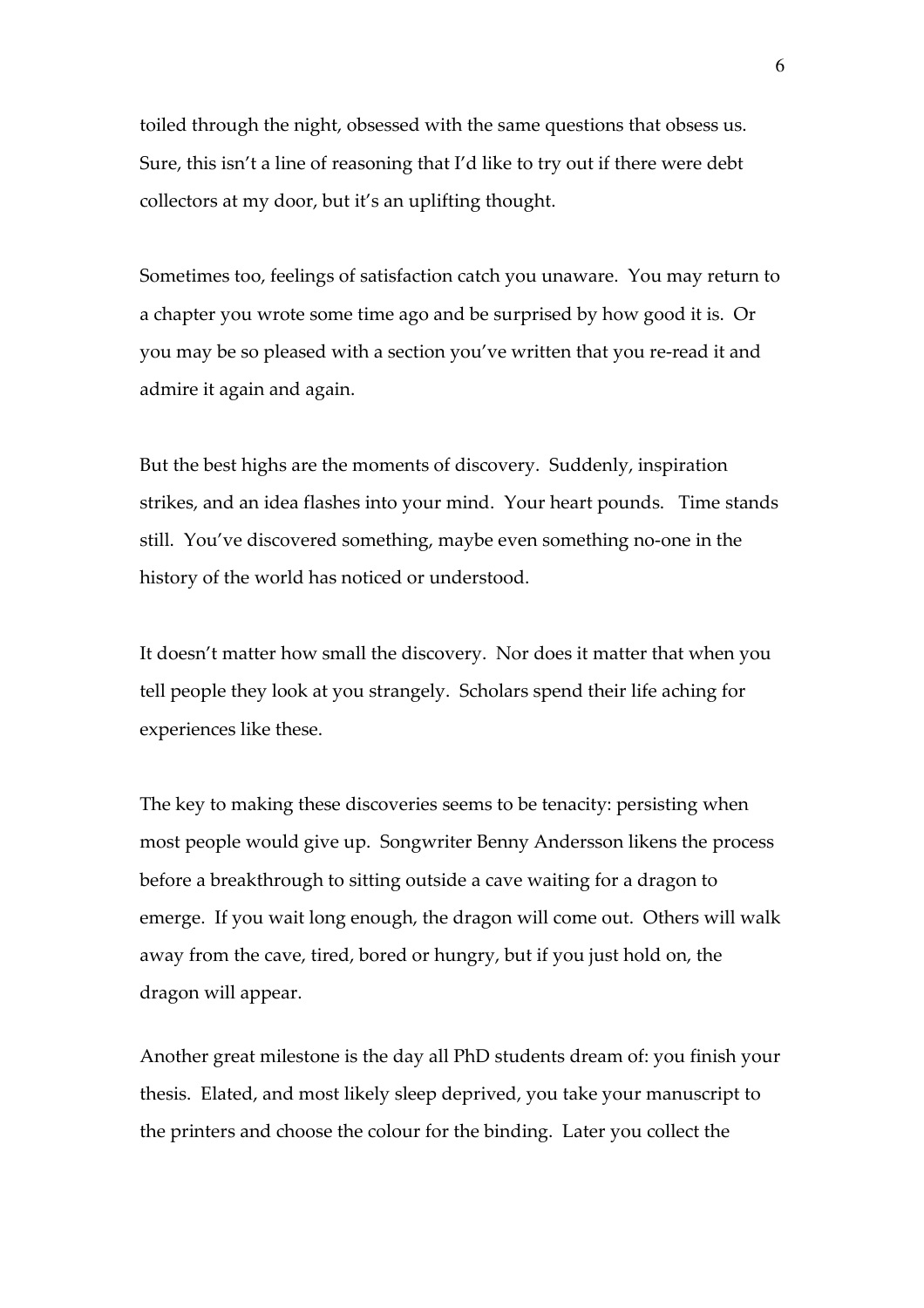bound volume and hold it in your hands, feel the solid board, smell the fresh print, and admire the gold lettering on the cover.

Finally, of course, there's that soaring moment when you're awarded your degree. The late nights have paid off, the time of insanity is over, and the journey that began with one small step is now ending with the examiners congratulating you.

You've got Doctor in front of your name, new skills, and a killer vocabulary. You've also got an edge in the research and academic job market – less than 1% of the population have PhDs. There are even more payoffs down the track when you publish a book or articles about your research, or get asked to give expert opinion on your topic.

Some of these experiences may seem far away from where you are now, so let's move on to answering the 'how' question: How do you ascend from the lows to the highs?

Between the extremes are experiences in the middle: experiences like hope, optimism and humour. When you're on a low and the high seems too far away, the best thing you can do is move to this next level up. It's like changing gears on a car. It's easier to shift from first to second and then third gear than to change directly from first to third.

You can logically move to a position of optimism because the facts are on your side. More people finish their doctorates than those who drop out, and it's rare for a candidate who has completed a thesis to fail. The task itself is no different from any other piece of research except that it's sustained, and if you didn't have the ability, you wouldn't have been allowed to enrol in the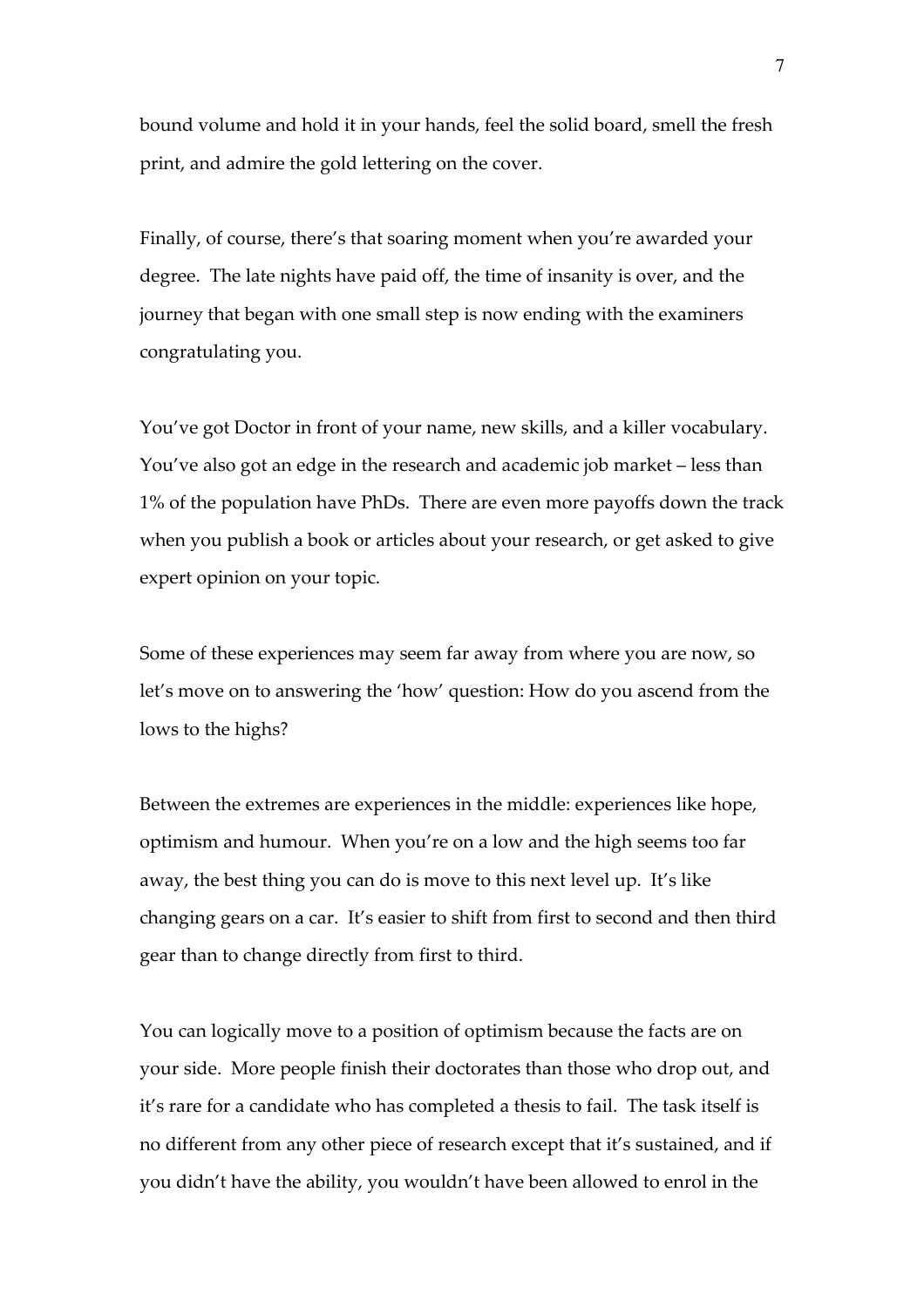first place. Moreover, the outcome is totally within your control: those who get doctorates aren't necessarily the most brilliant candidates or the ones with the best opportunities; they're simply the ones who stayed with it to the end. Ultimately, a PhD comes down to tenacity.

You'll recall that I mentioned tenacity earlier when I was talking about the role persistence plays in making discoveries. But there's another side to tenacity too, and that's believing in yourself. Some call this tenacity of spirit.

There's an inspiring example of this in physicist Leon Lederman's recollection of an encounter he and a fellow physics student had with Albert Einstein. The two graduate students travelled to Princeton in the hope of meeting the great genius. Einstein agreed to see them, and, after the customary greeting, asked each of them what they were studying. Lederman answered that he was doing experimental research on the properties of pions and his friend answered that he was working on quantum theory. Einstein shook his head, replied that these were a waste of time, and said goodbye – crushing them in about thirty seconds.

Most of us would be disappointed, if not mortified by the experience, but Lederman and his friend were on cloud nine – they had talked physics with Einstein! Both continued, with exceptional enthusiasm, on their 'time wasting' topics, making significant discoveries, and in 1988 Lederman received the Nobel Prize in Physics.

That, for me, is tenacity of spirit, and Einstein himself, described by his biographer as 'the freest man I have ever known,' would have appreciated their intellectual independence.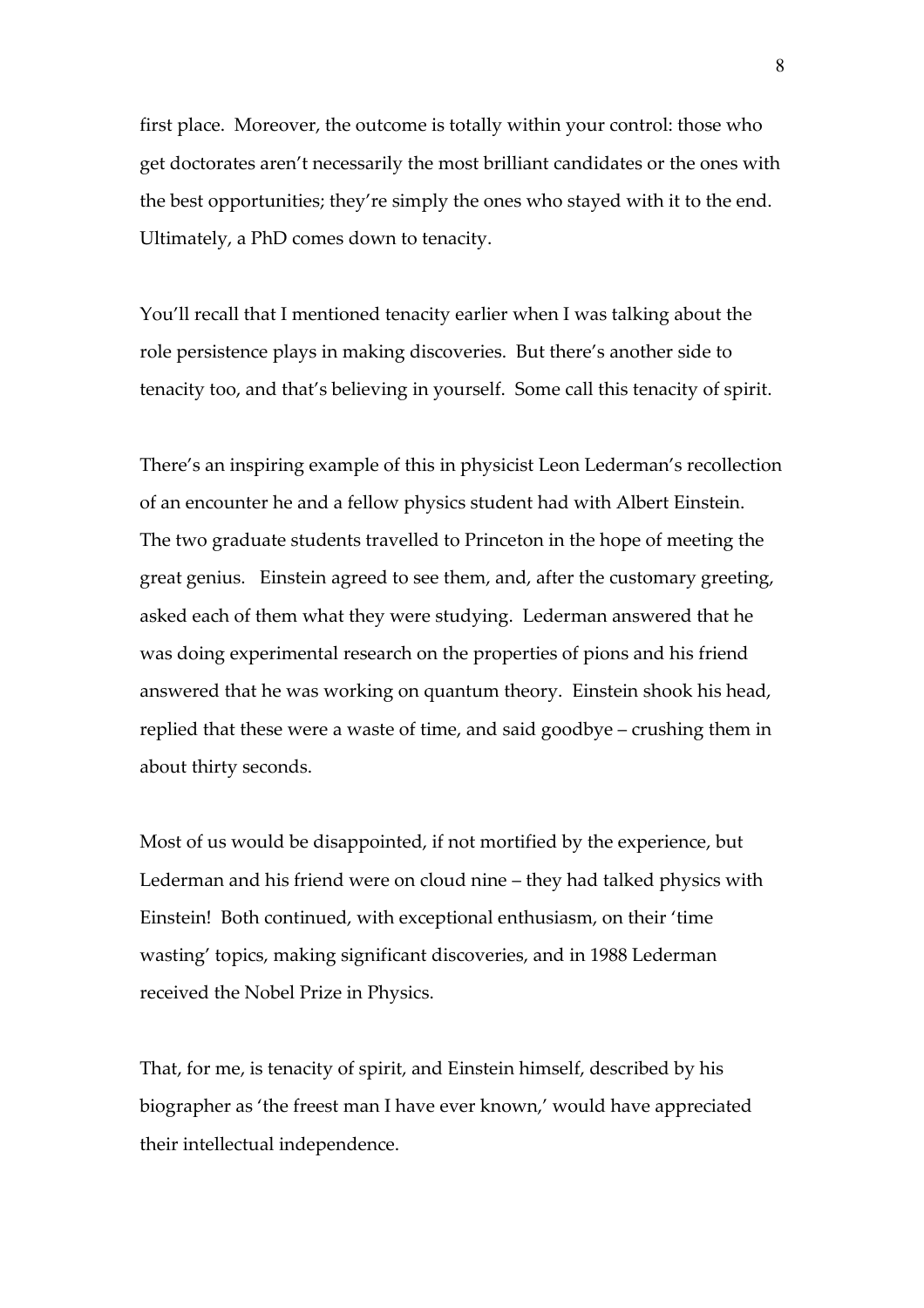It's almost time to close now, and I'd like to do so by sharing with you an image from history. Five thousand years ago, the Egyptians carved statues of a mysterious figure called the sphinx. The sphinx was a half-lion, half-human being who reclined in front of entrances to special places where initiation rituals were held, and asked the seeker a question. He wouldn't let you through the doorway unless you gave the right answer.

Like the sphinx, the PhD experience throws up questions, demanding you give the right answer before you go through the door. And whether these questions are personal, academic, or even just financial, the answer is always the same: 'How much do I believe in what I'm doing?'

And that pretty much sums up my message. On the surface a PhD is about your literature review, methodology and analysis, but at a deeper level it's an initiation ritual that tests your belief in yourself. Five, ten, maybe twenty years from now, you'll have forgotten how much blood you lost, and you'll pick up your thesis, read a couple of pages, and wonder how you ever thought it might not be good enough.

And for one crazy moment, you may even think of doing a second one.